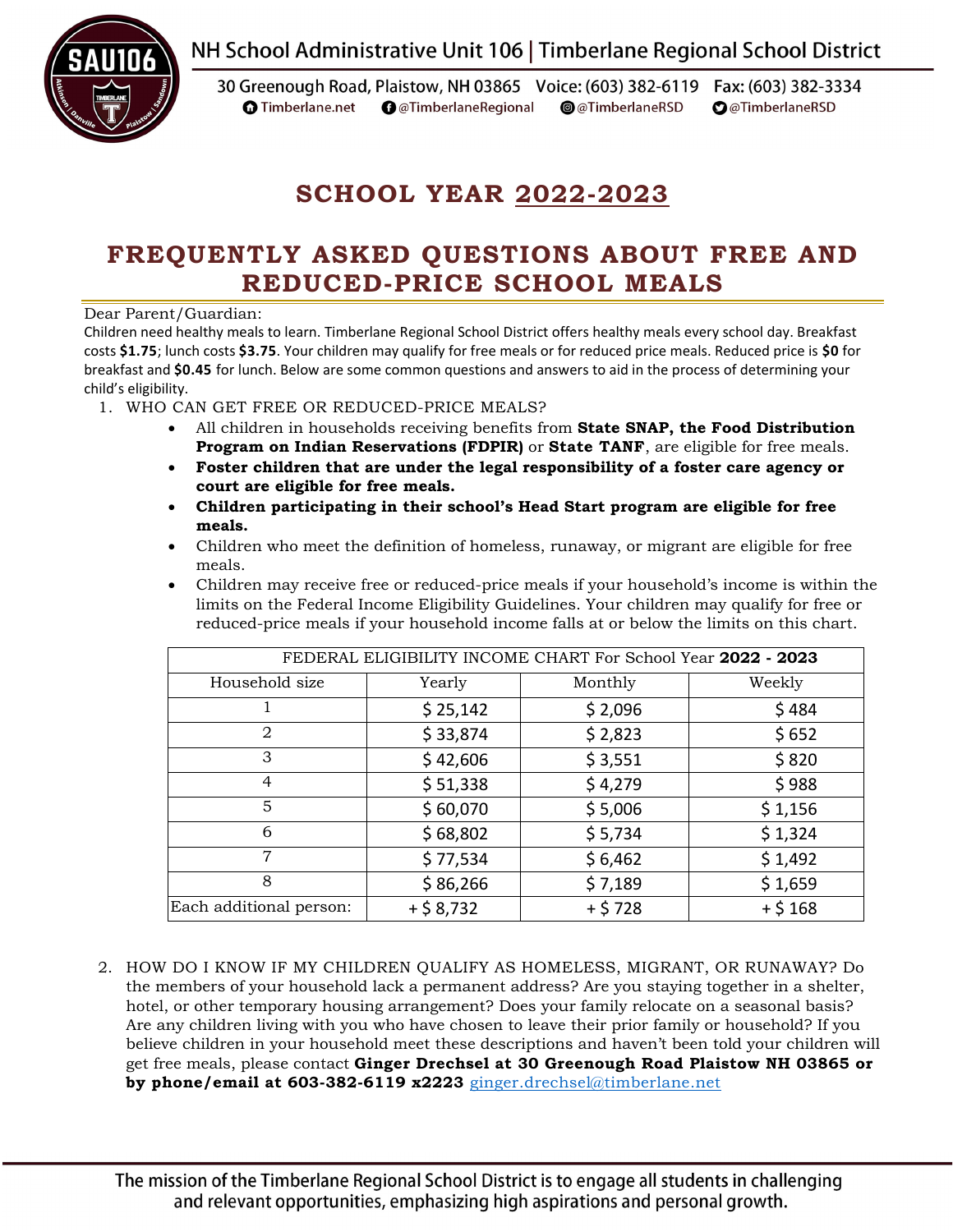

## NH School Administrative Unit 106 | Timberlane Regional School District

30 Greenough Road, Plaistow, NH 03865 Voice: (603) 382-6119 Fax: (603) 382-3334 **O** Timberlane.net **O** @TimberlaneRegional @@TimberlaneRSD **O**@TimberlaneRSD

- 3. DO I NEED TO FILL OUT AN APPLICATION FOR EACH CHILD? No. *Use one Free and Reduced-Price School Meals Application for all students in your household.* We cannot approve an application that is not complete, so be sure to fill out all required information. Return the completed application to: **Kerrie Ward SAU 106 30 Greenough Road, Plaistow NH 03865 603-382-6119 x2226**
- 4. SHOULD I FILL OUT AN APPLICATION IF I RECEIVED A LETTER THIS SCHOOL YEAR SAYING MY CHILDREN ARE ALREADY APPROVED FOR FREE MEALS? No, but please read the letter you got carefully and follow the instructions. If any children in your household were missing from your eligibility notification, contact **Kerrie Ward at 603-382-6119 x2226 or email kerrie.ward@timberlane.net** immediately.
- 5. CAN I APPLY ONLINE? Yes! You are encouraged to complete an online application instead of a paper application if you are able. The online application has the same requirements and will ask you for the same information as the paper application. Visit **www.timberlane.net** to begin or TO learn more about the online application process, Contact **Kerrie Ward at 603-382-6119 x2226 or email kerrie.ward@timberlnae.net if you have any questions about the online application.**
- 6. MY CHILD'S APPLICATION WAS APPROVED LAST YEAR. DO I NEED TO FILL OUT A NEW ONE? Yes. Your child's application is only good for that school year and for the first few days of this school year. You must send in a new application unless the school told you that your child is eligible for the new school year.
- 7. I GET WIC. CAN MY CHILDREN GET FREE MEALS? Children in households participating in WIC may be eligible for free or reduced-price meals. Please send in an application.
- 8. WILL THE INFORMATION I GIVE BE CHECKED? Yes. We may also ask you to send written proof of the household income you report.
- 9. IF I DON'T QUALIFY NOW, MAY I APPLY LATER? Yes, you may apply at any time during the school year. For example, children with a parent or guardian who becomes unemployed may become eligible for free and reduced-price meals if the household income drops below the income limit.
- 10. WHAT IF I DISAGREE WITH THE SCHOOL'S DECISION ABOUT MY APPLICATION? You should talk to school officials. You also may ask for a hearing by calling or writing to: **Superintendent Christopher K. Kellan 30 Greenough Road Plaistow NH 03865 603-382-6119 x2220**
- 11. MAY I APPLY IF SOMEONE IN MY HOUSEHOLD IS NOT A U.S. CITIZEN? Yes. You, your children, or other household members do not have to be U.S. citizens to apply for free or reducedprice meals.
- 12. WHAT IF MY INCOME IS NOT ALWAYS THE SAME? List the amount that you normally receive. For example, if you normally make \$1000 each month, but you missed some work last month and only made \$900, put down that you made \$1000 per month. If you normally get overtime, include it, but do not include it if you only work overtime sometimes. If you have lost a job or had your hours or wages reduced, use your current income.
- 13. WHAT IF SOME HOUSEHOLD MEMBERS HAVE NO INCOME TO REPORT? Household members may not receive some types of income we ask you to report on the application or may not receive income at all. Whenever this happens, please write a 0 in the field. However, if any income fields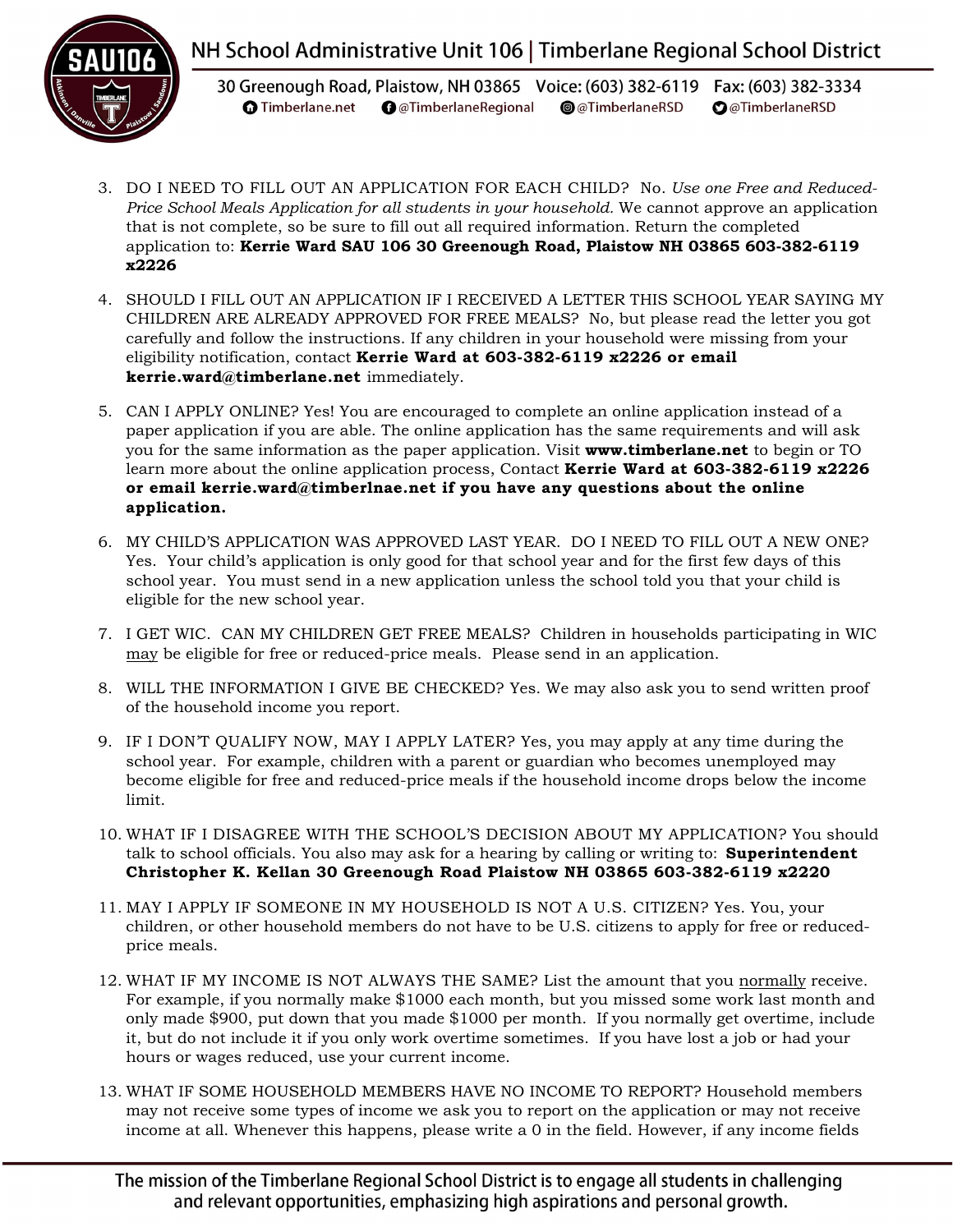

### NH School Administrative Unit 106 | Timberlane Regional School District

30 Greenough Road, Plaistow, NH 03865 Voice: (603) 382-6119 Fax: (603) 382-3334 **O** Timberlane.net **O** @TimberlaneRegional @@TimberlaneRSD **O**@TimberlaneRSD

are left empty or blank, those will also be counted as zeroes. Please be careful when leaving income fields blank, as we will assume you meant to do so.

- 14. WE ARE IN THE MILITARY. DO WE REPORT OUR INCOME DIFFERENTLY? Your basic pay and cash bonuses must be reported as income. If you get any cash value allowances for off-base housing, food, or clothing, or receive Family Subsistence Supplemental Allowance payments, it must also be included as income. However, if your housing is part of the Military Housing Privatization Initiative, do not include your housing allowance as income. Any additional combat pay resulting from deployment is also excluded from income.
- 15. WHAT IF THERE ISN'T ENOUGH SPACE ON THE APPLICATION FOR MY FAMILY? List any additional household members on a separate piece of paper and attach it to your application. Contact **Kerrie Ward at 603-382-6119 x2226, or kerrie.ward@timberlane.net to receive a second application.**
- 16. MY FAMILY NEEDS MORE HELP. ARE THERE OTHER PROGRAMS WE MIGHT APPLY FOR? To find out how to apply for **SNAP, TANF, FDPIR** or other assistance benefits, contact your local assistance office or call **603 271-9700 or 844-275-3447**.

If you have other questions or need help, **call Kerrie Ward at 603-382-6119 x2226 or email kerrie.ward@timberlane.net**

Sincerely,

Kerrie Ward

*This institution is an equal opportunity provider.*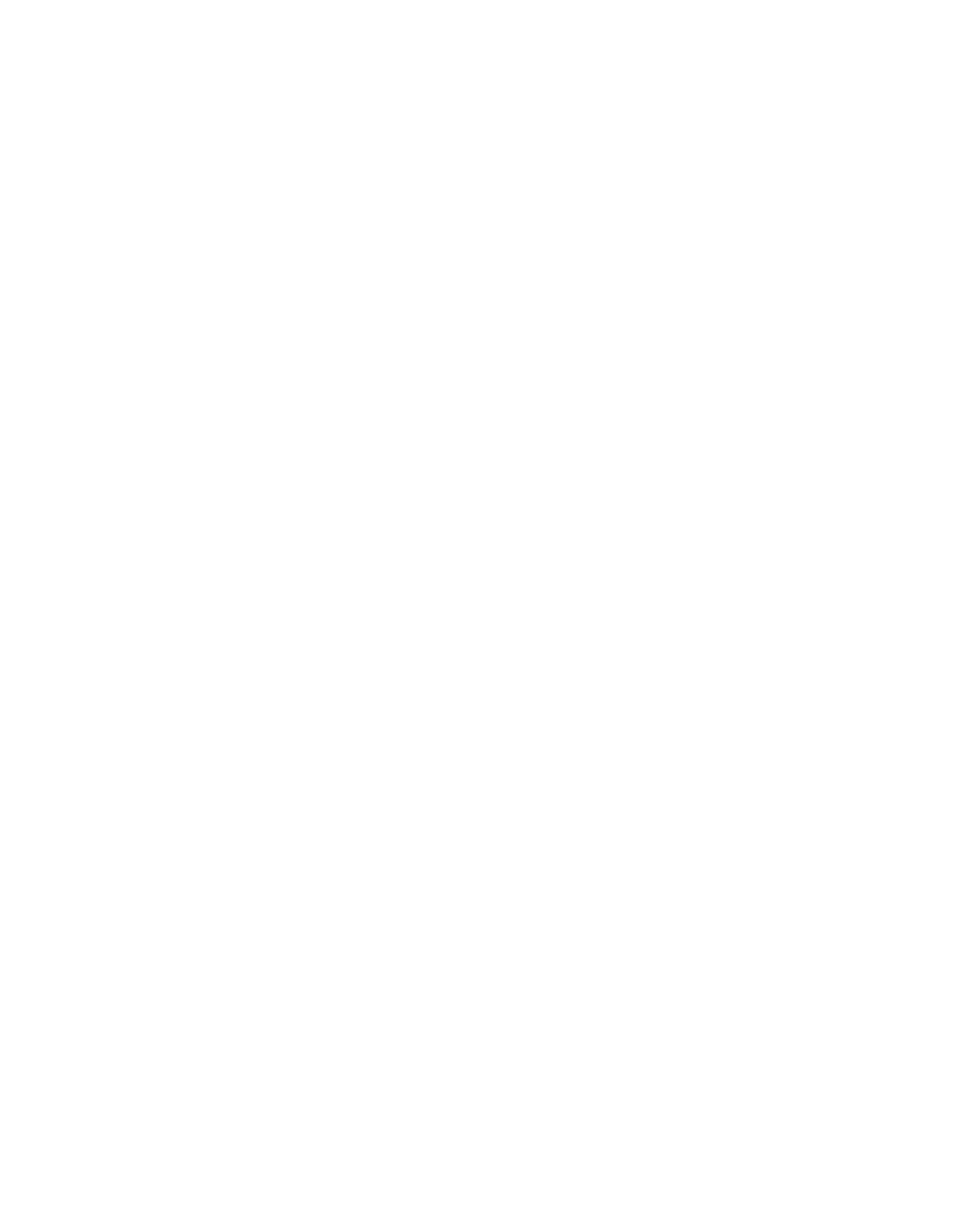### 2022-2023 Household Application for Free and Reduced Price School Meals

**Date received**:

Complete one application per household. Please use a pen (not a pencil).

|                                                                           |                                                                                                                                                                                                                                                                                                                                                                               |                         |                                                     |                                 |                               | Student?                           | Homeless,<br>Migrant,                              |
|---------------------------------------------------------------------------|-------------------------------------------------------------------------------------------------------------------------------------------------------------------------------------------------------------------------------------------------------------------------------------------------------------------------------------------------------------------------------|-------------------------|-----------------------------------------------------|---------------------------------|-------------------------------|------------------------------------|----------------------------------------------------|
| Definition of Household<br>Member: "Anyone who is                         | Child's First Name                                                                                                                                                                                                                                                                                                                                                            | Child's Last Name<br>MI |                                                     | <b>School Name</b>              | Grade                         | Yes No                             | Foster<br>Runaway                                  |
| living with you and shares<br>income and expenses, even                   |                                                                                                                                                                                                                                                                                                                                                                               |                         |                                                     |                                 |                               | Che                                |                                                    |
| if not related."                                                          |                                                                                                                                                                                                                                                                                                                                                                               |                         |                                                     |                                 |                               | ck<br>all                          |                                                    |
| Children in Foster care and                                               |                                                                                                                                                                                                                                                                                                                                                                               |                         |                                                     |                                 |                               | that                               |                                                    |
| children who meet the<br>definition of Homeless.                          |                                                                                                                                                                                                                                                                                                                                                                               |                         |                                                     |                                 |                               | appl<br>y                          |                                                    |
| Migrant or Runaway are                                                    |                                                                                                                                                                                                                                                                                                                                                                               |                         |                                                     |                                 |                               |                                    |                                                    |
| eligible for free meals. Read<br>How to Apply for Free and                |                                                                                                                                                                                                                                                                                                                                                                               |                         |                                                     |                                 |                               |                                    |                                                    |
| <b>Reduced Price School</b><br>Meals for more information.                |                                                                                                                                                                                                                                                                                                                                                                               |                         |                                                     |                                 |                               |                                    |                                                    |
|                                                                           |                                                                                                                                                                                                                                                                                                                                                                               |                         |                                                     |                                 |                               |                                    |                                                    |
|                                                                           |                                                                                                                                                                                                                                                                                                                                                                               |                         |                                                     |                                 |                               |                                    |                                                    |
| STEP <sub>2</sub>                                                         | Do any Household Members (including you) currently participate in one or more of the following assistance programs: SNAP, TANF, or FDPIR? Circle one YES / NO                                                                                                                                                                                                                 |                         |                                                     |                                 |                               |                                    |                                                    |
|                                                                           |                                                                                                                                                                                                                                                                                                                                                                               |                         |                                                     |                                 |                               |                                    |                                                    |
| If $NO \rightarrow Go$ to STEP 3.                                         | If YES > Write a case number here then go to STEP 4 (Do not complete STEP 3)                                                                                                                                                                                                                                                                                                  |                         |                                                     | <b>Case Number:</b>             |                               |                                    | Write only one case number in this space.          |
| STEP <sub>3</sub>                                                         | Report Income for ALL Household Members (Skip this step if you answered 'Yes' to STEP 2)                                                                                                                                                                                                                                                                                      |                         |                                                     |                                 |                               |                                    |                                                    |
|                                                                           |                                                                                                                                                                                                                                                                                                                                                                               |                         |                                                     |                                 |                               |                                    |                                                    |
|                                                                           | A. Child Income                                                                                                                                                                                                                                                                                                                                                               |                         |                                                     |                                 |                               |                                    |                                                    |
|                                                                           | Sometimes children in the household earn or receive income. Please include the TOTAL income received by all<br>Household Members listed in STEP 1 here.                                                                                                                                                                                                                       |                         |                                                     |                                 | Child income                  |                                    | How Often?                                         |
|                                                                           |                                                                                                                                                                                                                                                                                                                                                                               |                         |                                                     | \$                              |                               | <b>Bi-Weekly</b><br>Weekly         | 2xMonthly<br>Monthly                               |
|                                                                           | B. All Adult Household Members (including yourself)                                                                                                                                                                                                                                                                                                                           |                         |                                                     |                                 |                               |                                    |                                                    |
| Are you unsure what<br>income to include here?                            | List all Household Members not listed in STEP 1 (including yourself) even if they do not receive income. For each Household Member listed, if they do<br>receive income, report total gross income (before taxes) for each source in whole dollars (no cents) only. If they do not receive income from any source, write '0'. If you enter '0' or leave any fields blank, you |                         |                                                     |                                 |                               |                                    |                                                    |
| Flip the page and review                                                  | are certifying (promising) that there is no income to report.                                                                                                                                                                                                                                                                                                                 |                         |                                                     |                                 |                               |                                    |                                                    |
| the charts titled                                                         |                                                                                                                                                                                                                                                                                                                                                                               |                         | How often?                                          | Public Assistance/              | How often?                    | Pensions/Retirement/               | How often?<br>Bi-Weekly 2x Month Monthly<br>Weekly |
| "Sources of Income" for<br>more information.                              | Name of Adult Household Members (First and Last)                                                                                                                                                                                                                                                                                                                              | Earnings from Work      | Bi-Weekly 2x Month Monthly<br>Weekly                | Child Support/Alimony<br>Weekly | Bi-Weekly 2x Month<br>Monthly | All Other Income                   |                                                    |
| The "Sources of                                                           |                                                                                                                                                                                                                                                                                                                                                                               | \$                      |                                                     |                                 |                               | \$                                 |                                                    |
| Income for Children"                                                      |                                                                                                                                                                                                                                                                                                                                                                               |                         |                                                     |                                 |                               |                                    |                                                    |
| chart will help you with<br>the Child Income                              |                                                                                                                                                                                                                                                                                                                                                                               | \$                      |                                                     |                                 |                               | \$                                 |                                                    |
| section.                                                                  |                                                                                                                                                                                                                                                                                                                                                                               | \$                      |                                                     |                                 |                               | \$                                 |                                                    |
|                                                                           |                                                                                                                                                                                                                                                                                                                                                                               |                         |                                                     |                                 |                               |                                    |                                                    |
|                                                                           |                                                                                                                                                                                                                                                                                                                                                                               |                         |                                                     |                                 |                               |                                    |                                                    |
| The "Sources of Income<br>for Adults" chart will<br>help you with the All |                                                                                                                                                                                                                                                                                                                                                                               | \$                      |                                                     |                                 |                               | \$                                 |                                                    |
| Adult Household                                                           |                                                                                                                                                                                                                                                                                                                                                                               |                         |                                                     |                                 |                               |                                    |                                                    |
| Members section.                                                          |                                                                                                                                                                                                                                                                                                                                                                               | \$                      |                                                     |                                 |                               | \$                                 |                                                    |
|                                                                           | <b>Total Household Members</b>                                                                                                                                                                                                                                                                                                                                                |                         | Last Four Digits of Social Security Number (SSN) of | X                               |                               |                                    |                                                    |
|                                                                           | (Children and Adults)                                                                                                                                                                                                                                                                                                                                                         |                         | Primary Wage Earner or Other Adult Household Member | Χ<br>$X$ $X$<br>$\times$        |                               | Check if no SSN                    |                                                    |
|                                                                           |                                                                                                                                                                                                                                                                                                                                                                               |                         |                                                     |                                 |                               |                                    |                                                    |
|                                                                           | <b>Contact information and adult signature</b>                                                                                                                                                                                                                                                                                                                                |                         |                                                     |                                 |                               |                                    |                                                    |
|                                                                           | "I certify (promise) that all information on this application is true and that all income is reported. I understand that this information is given in connection with the receipt of Federal funds, and that school officials<br>false information, my children may lose meal benefits, and I may be prosecuted under applicable State and Federal laws."                     |                         |                                                     |                                 |                               |                                    |                                                    |
|                                                                           |                                                                                                                                                                                                                                                                                                                                                                               |                         |                                                     |                                 |                               |                                    |                                                    |
| STEP 4                                                                    |                                                                                                                                                                                                                                                                                                                                                                               |                         |                                                     |                                 |                               |                                    |                                                    |
| Street Address (if available)                                             | Apt#                                                                                                                                                                                                                                                                                                                                                                          | City                    |                                                     | State<br>Zip                    |                               | Daytime Phone and Email (optional) |                                                    |